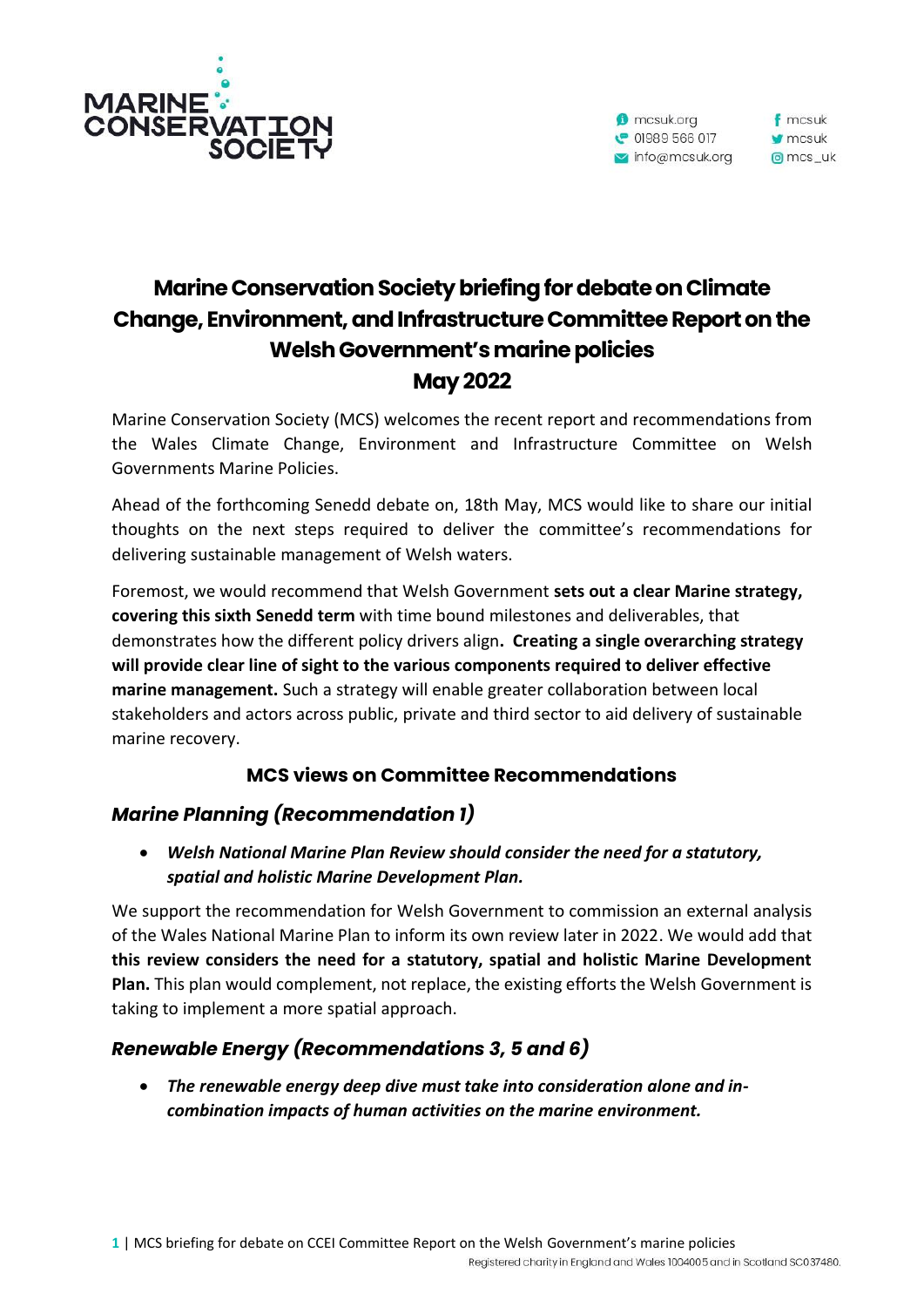• *The Marine Energy Plan should include recommendations to deliver a just transition for other industries displaced by the deployment of renewable energy in Wales.*

The development of offshore energy must be done in a nature positive way to avoid increasing the threats to an already-degraded marine environment. Therefore, we look forward to Welsh Government reporting on progress to implement the renewable energy deep dive recommendations to the Committee. **The deep dive must take into consideration alone and in-combination impacts of human activities on the marine environment.** The deep dive should also consider the interactions between all elements of the Welsh Government marine work program (e.g. fishing, marine planning), and not report on these elements in isolation.

The updated Marine Energy Plan should include **clear recommendations to deliver a just transition for other industries displaced by the deployment of renewable energy in Wales.** The Economy Minister's statement on offshore marine energy, due on 17<sup>th</sup> May, is an opportunity to outline how Welsh Government will deliver a just transition.

On the tidal lagoon challenge, as well as the Welsh Government providing an update to the Committee, we ask that full consideration is given to the impacts of such developments on the marine environment and other activities. **Any future plans to develop Tidal lagoons in Welsh waters must be underpinned by a clear Marine Development Plan.** 

# *Marine Evidence (Recommendations 9, 10, 11)*

• *The Welsh Marine Evidence Strategy is holistic in its approach to support crosscutting themes.*

The Welsh Marine Evidence Strategy must be **holistic in its approach and able to support cross-cutting themes of Welsh Marine Governance**, whilst also ensuring that Wales continues to deliver towards ambitions shared by the four UK administrations to achieve Good Environmental status for UK seas.

We recommend that the Marine Evidence Strategy supports Welsh Government in identifying priority marine and terrestrial evidence gaps and mechanisms to fill them, as promised through the Renewable Energy deep dive.

Additionally, we propose that **future Marine Development licences require pre and post construction monitoring**, to enable how developers can make a greater contribution to the evidence base that underpins marine planning.

# *Marine Protected Areas (Recommendations 13, 14, 16)*

- *Deliver a MPA strategy, clarifying Welsh Government ambition and include clear management actions.*
- *Deliver swifter action on future MPA designations.*

We support the recommendation that the Welsh Government bring forward a management strategy for Marine Protected Areas (MPAs). **This strategy should include clear management**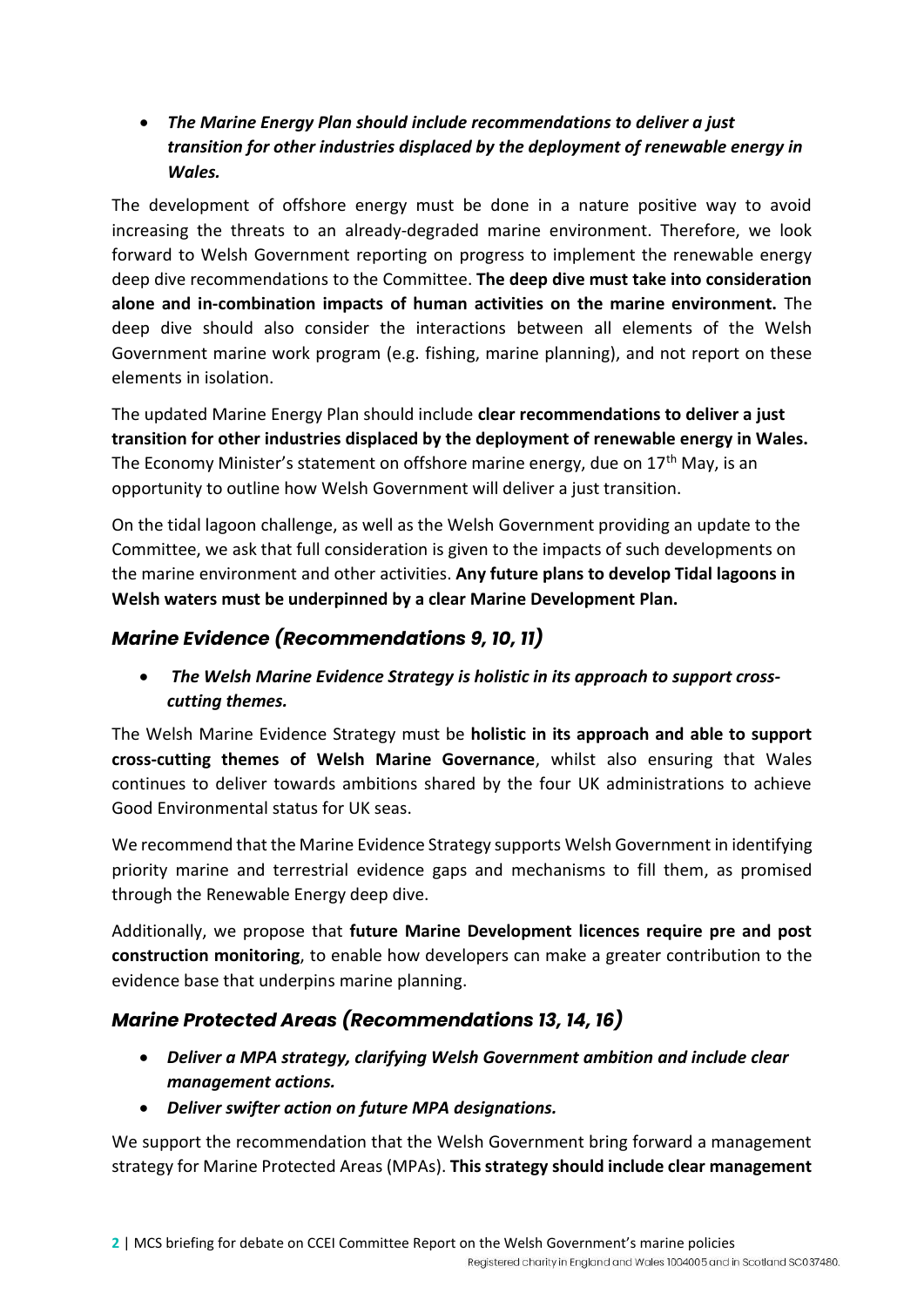**actions for the existing network and, where feasible, any sites considered in the forthcoming MCZ process.** Having transparent management actions will enable stakeholders and communities to understand the purpose of each MPA, and aid in the development of clear plans to resolve issues arising from the potential displacement of existing activities. Welsh Government should accompany this strategy, with plans to deliver the continued funding of MPA Management, a process for periodic review and the opportunity for public consultation.

The strategy must also consider the interconnected nature of the sea to human activities on land, providing recommendations addressing issues such as water quality will be resolved at their source, not only at sea. More information on how these considerations will be incorporated into NRW's MPA Condition Improvement Programme would be welcomed.

Recommendation 14, that Welsh Government set out how the new NRW approach for site condition assessments will be funded, is key to delivering an effective reporting process. Welsh Government plans to explore the Nature Networks Programme as a potential funding avenue, is a positive step and we look forward to hearing more soon.

We agree with the committee that Welsh Government set a timetable for designation of future MPAs. **Wales has delayed progressing additional designations for marine protection and we believe action must now be swifter** if we are to address the dual threats of the climate and nature crises.

We welcome Welsh Governments continued commitment to the UK wide monitoring programme but seek clarity regarding what actions will be delivered in Welsh waters.

We are encouraged by the Minister's commitment to undertake a review of existing levels of protection, effectiveness of management, and to consider areas of higher protection as appropriate. Scottish Government is currently developing similar objectives, and we suggest Welsh Government considers the feasibility of such an approach in Welsh waters.

# *Fisheries (Recommendation 17)*

• *The Assessing Welsh Fishing Activities project must inform the delivery of an ecosystem based approach for the management of bottom towed gear.* 

We support Welsh Government delivering a consultation on dredging and bottom trawling in Welsh MPAs. The Minister's response highlights that the Assessing Welsh Fishing Activities project as a necessary step towards any consultations on bottom trawling. We look forward to the results of this project, noting this should inform the purpose and timeline for a public consultation, and where appropriate, consider any fragile habitats outside current MPA boundaries to enable delivery of an ecosystem based management of Fisheries activities.

Any consultation on the future of bottom towed gear should identify where this activity is compatible, the number of boats able to fish at a sustainable level, and should the activity not be compatible in defined areas changes are delivered via just transition.